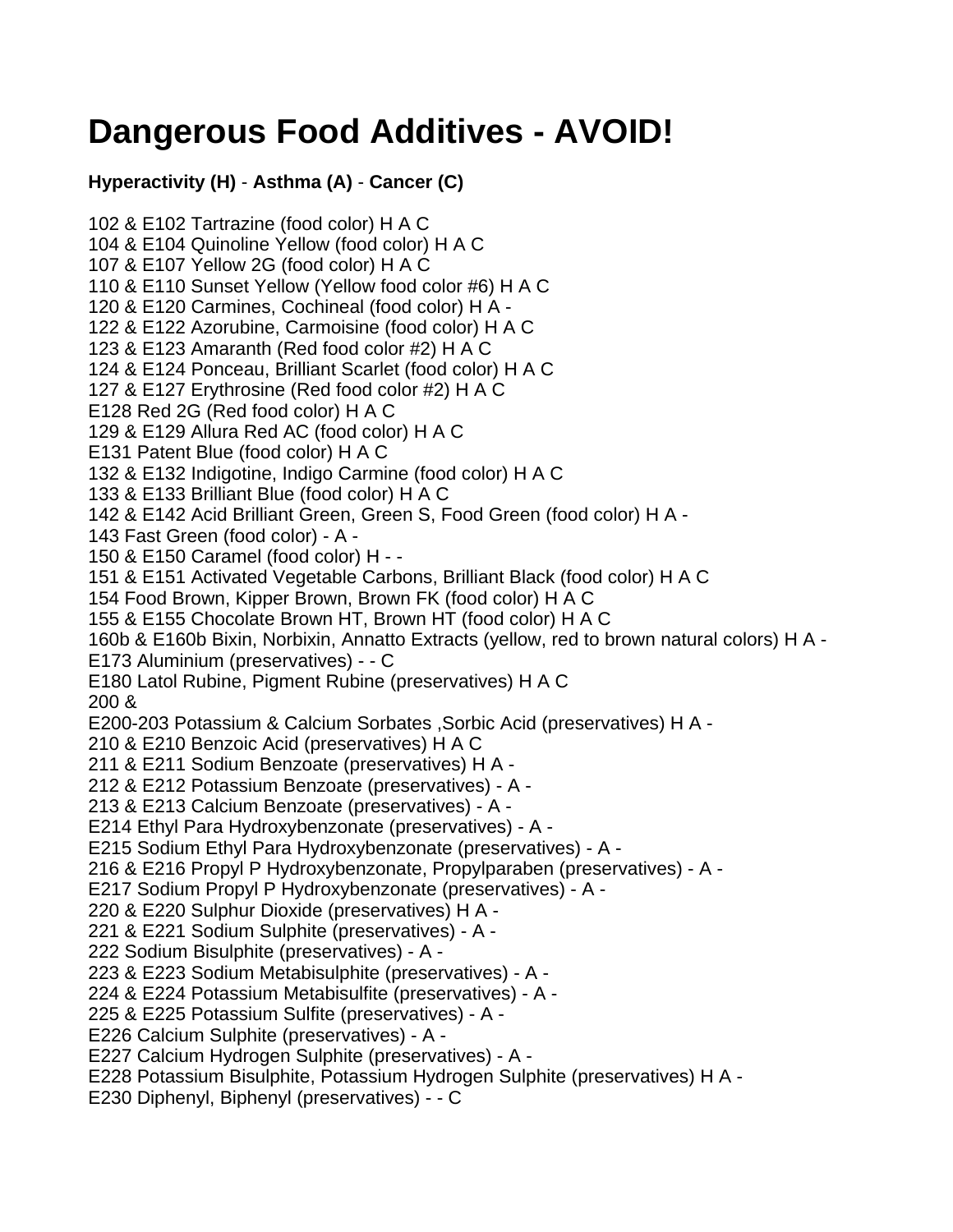E231 Orthophenyl Phenol (preservatives) - - C

E236 Formic Acid (preservative) - - C

E239 Hexamine, Hexamethylene Tetramine (preservatives) - - C

249 & E249 Potassium Nitrate (preservative) - A C

250 & E250 Sodium Nitrite (preservative) H A C

251 & E251 Sodium Nitrate (preservative) H - C

252 & E252 Potassium Nitrate (preservative) H - C

260 & E260 Acetic Acid, Glacial (preservatives) - A -

280 to 283 Calcium or Potassium or Sodium Propionates, Propionic Acid (preservatives) H A

- 310 & E310 Propyl Gallate (Synthetic Antioxidant) - A C

311 & E311 Octyl Gallate (Synthetic Antioxidant) - A -

312 & E312 Dodecyl Gallate (Synthetic Antioxidant) - A -

319 & E319 TBHQ, Tert Butylhydroquinone (Synthetic Antioxidants) H A -

320 & E320 Butylated Hydroxyanisole (BHA) (Synthetic Antioxidants) H A C

321 & E321 Butylated Hydroxytoluene (BHT) or Butylhydroxytoluene (Synthetic Antioxidants) H A C

407 & E407 Carrageenan (Thickening & Stabilizing Agent) - A C

413 & E413 Tragacanth (thickener & Emulsifier) - A -

414 & E414 Acacia Gum (Food Stabilizer) - A -

416 Karaya Gum (Laxative, Food Thickener & Emulsifier) - A -

421 & E421 Mannitol (Artificial Sweetener) H - -

430 Polyxyethylene Stearate (Emulsifier) - - C

431 Polyxyl Stearate (Emulsifier) - - C

E432 - E435 Polyoxyethylene Sorbitan Monostearate (Emulsifiers Gelling Stabilisers Thickeners Agents) - - C

433 - 436 Polysorbate (Emulsifiers) - - C

441 & E441 Gelatine (Food Gelling Agent) - A -

466 Sodium CarboxyMethyl Cellulose - - C

507 & E507 Hydrochloric Acid (Hydrolyzing Enhancer & Gelatin Production) - - C

518 & E518 Magnesium Sulphate (Tofu Coagulant) - - C

536 & E536 Potassium Ferrocyanide (Anti Caking Agent) - A -

553 & E553 & E553b Talc (Anti Caking, Filling, Softener, Agent) - - C

620 - 625 MSG Monosodium Glutamate, Glutamic Acid, all Glutamates (Flavour Enhancers) H A C

627 & E627 Disodium Guanylate (Flavour Enhancers) H A -

631 & E631 Disodium Inosinate 5 (Flavour Enhancers) - A -

635 & E635 Disodium Ribonucleotides 5 (Flavour Enhancers) - A -

903 & E903 Camauba Wax (used in Chewing Gums, Coating and Glazing Agents) - - C

905 & 905 a,b,c Paraffin, Vaseline, White Mineral Oil (Solvents, Coating, Glazing, Anti

Foaming, Lubricant Agents in Chewing Gums) - - C

924 & E924 Potassium Bromate (Agent used in Bleaching Flour) - - C

925 & E925 Chlorine (Agent used in Bleaching Flour, Bread Enhancer and Stabiliser) - - C

926 Chlorine Dioxide (Bleaching Flour and Preservative Agent) - - C

928 & E928 Benzoyl Peroxide (Bleaching Flour and Bread enhancer Agent) - A -

950 & E950 Potassium Acesulphame (Sweetener) - - C

951 Aspartame (Sweetener) H A -

952 & E952 Cyclamate and Cyclamic Acid (Sweeteners) - - C